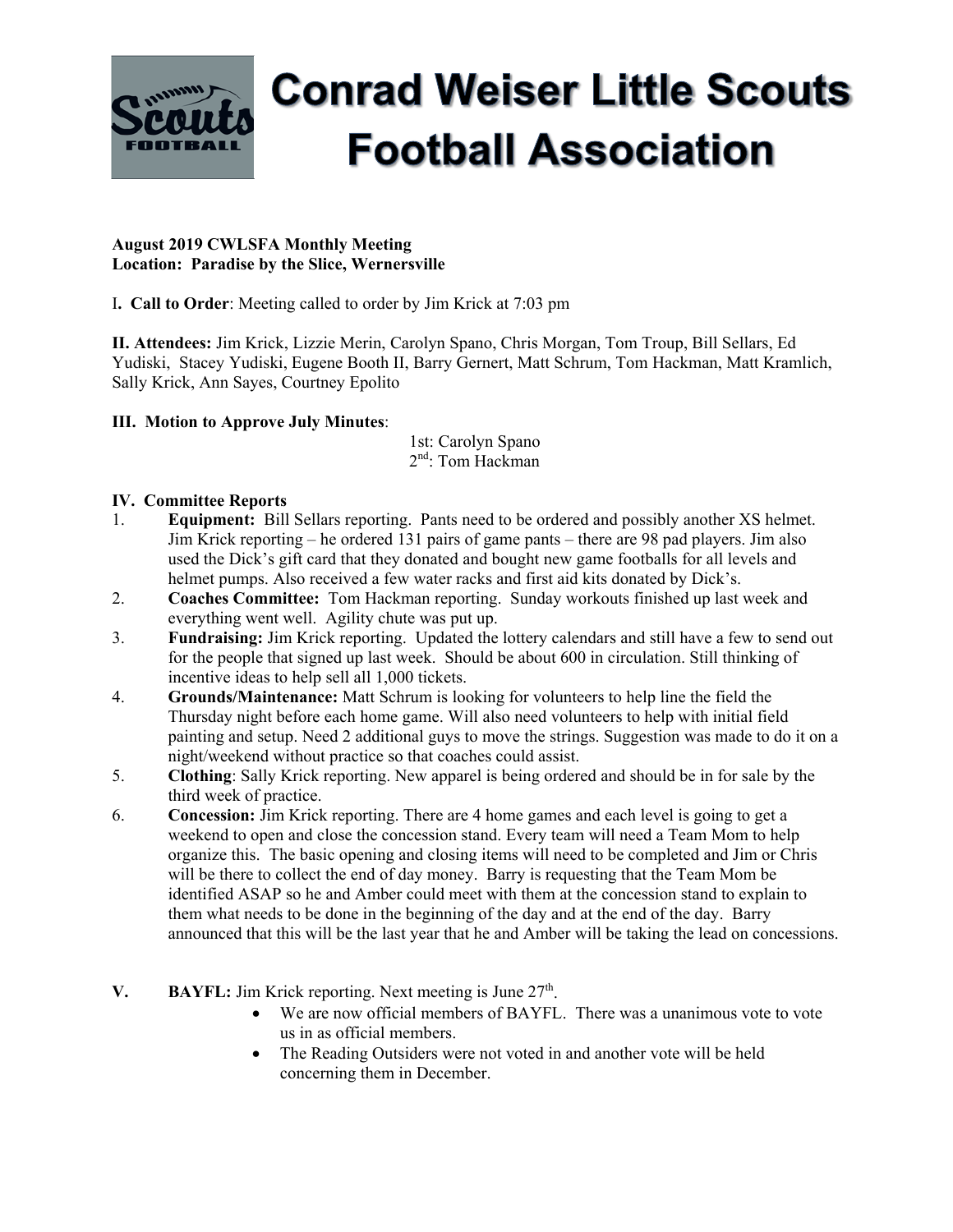

## **Conrad Weiser Little Scouts Football Association**

- Blue Mountain stated that the president resigned from their club and many of the players followed him to a newly formed club in BICYFL.
- Upper Perkiomen is hosting the championship game. With Blue Mountain no longer fielding a team, the option to host the semifinals comes to us, alphabetically. However, you need lights and turf – both of which we do not have – so we would have to rent a facility. As a host team, we would have to secure the field, run the chain gang, have a full staff of volunteers, pay the refs, etc. Also, the semi-finals are also 1 week after our homecoming game. All in attendance agreed we should decline the semifinals and focus on putting on a great championship weekend next year, as it will be our turn to host.
- Next BAYFL meeting is August  $15<sup>th</sup>$  at 7:30pm at Schuylkill Valley. This is a mandatory meeting for all head coaches.
- **VI. CWCA**: Jim Krick reporting. Nothing to report.

## **VII. Treasurer's Report:** Carolyn Spano reporting:

**July's income:** Income: \$5,013.18 Expenses: (\$3,514.89) Net income: \$1,498.29 Account balances as of 7/31/19 at Fulton Checking: \$36,929.35

| <b>Motion to Approve Financial Report:</b> | 1st: Tom Troup     |
|--------------------------------------------|--------------------|
|                                            | 2nd: Barry Gernert |

#### **VIII Unfinished Business:**

- 1. Registration update: 117 registered so far; 21 flag, 28 mighty-mites, 31 mites and 37 midgets.
- 2. Final Suit ups on Sunday, August  $11<sup>th</sup>$  from 11am to 1pm.
- 3. Lincoln Park scrimmage on Saturday August 17<sup>th</sup>, games will begin with Mighty Mites 10:00 am, Mites 10:30am and Midgets 11:00am. There is no rain date at this time but will be reevaluated the Wednesday before the game.
- 4. Picture night is August  $26<sup>th</sup>$  at the Football field the schedule is Flag at 6:00, Mighty Mites at 6:15, Mites at 6:30 and Midgets at 6:45.
- 5. Homecoming is scheduled for October 26. The lights are reserved. Jim spoke Myerstown and they are on board. Flag games will start at 10:30 am for flag teams and will work their way up to the midgets for all JV and Varsity teams. Jim will email the announcer for the High School games to announce for the homecoming evening games. Thinking of events to hold at homecoming like players of the games, kids moving up to the next level, etc. Jim is open to suggestions for events during homecoming. Help will be needed to set up the night before.